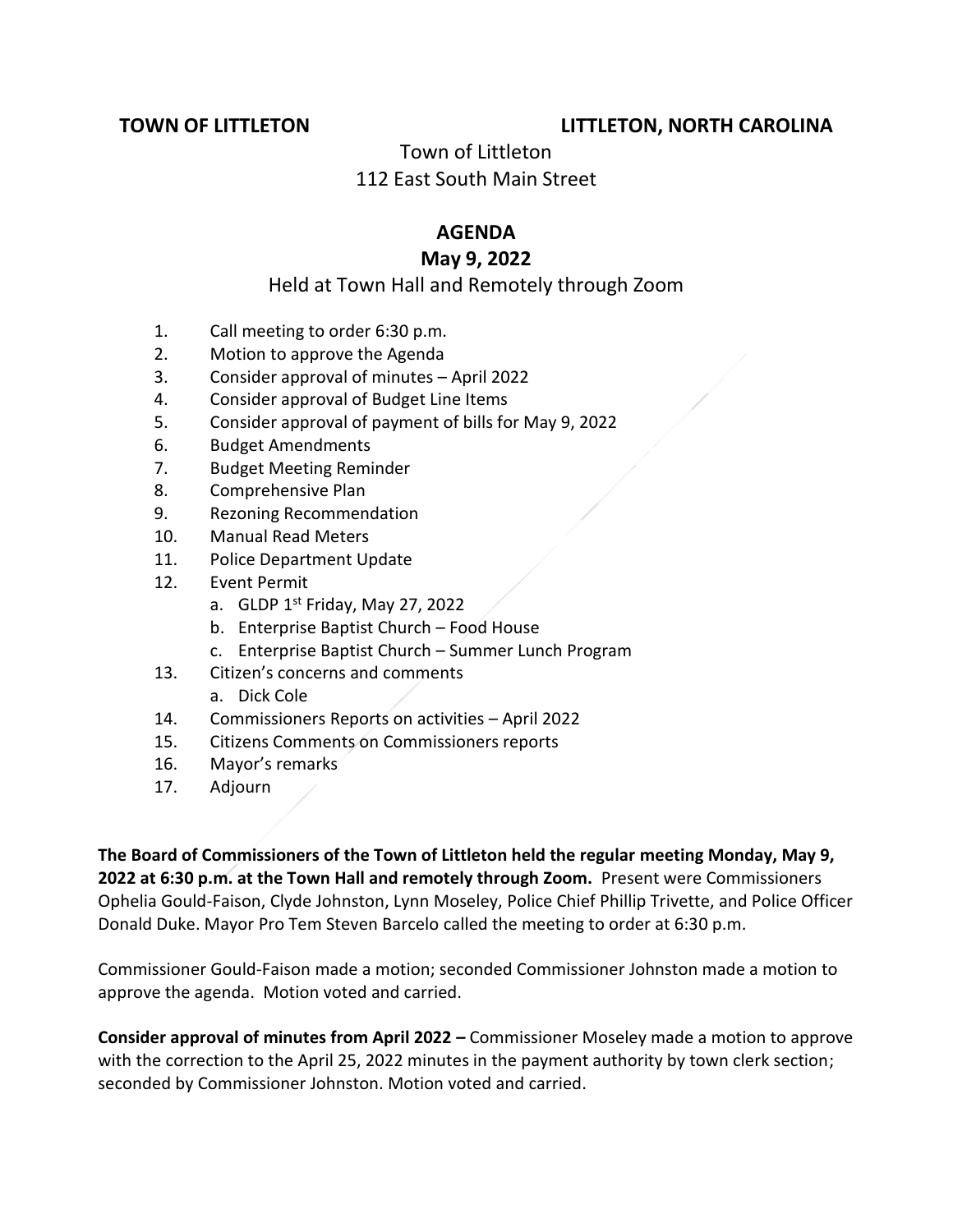**Consider approval of budget line items –** Need to add new line items to the budget for ARPA funds to water/sewer and for the street dept funds we received from the State. Commissioner Johnston made a motion; seconded by Commissioner Moseley to approve the addition of new line items. Motion voted and carried.

**Consider approval of payment of bills for May 9, 2022** – Commissioner Johnston made a motion; seconded by Commissioner Moseley to approve the bills as presented. Motion voted and carried. A copy of the bills is hereby incorporated into the minutes.

**Budget Amendments** – Budget amendments for the street department, sewer department and the recreation department were presented and review by the board. Commissioner Johnston made a motion to approve the budget amendments; seconded by Commissioner Gould-Faison. Motion voted and carried. A copy of the amendments is hereby incorporated into the minutes.

**Budget Meetings Reminder –** Mayor Pro Tem Barcelo noted that the commissioners have special call budget meetings scheduled for May 16<sup>th</sup> and May 23<sup>rd</sup>.

**Comprehensive Plan –** Heidi Hogan, chair of the Planning Board, presented the comprehensive plan for the Town of Littleton to the board of commissioners. The plan will need to be available to the citizens to review. A public hearing has been set for June  $13<sup>th</sup>$ .

**Rezoning Recommendation –** Heidi Hogan, chair of the Planning Board, discussed parcel # 0701630 which is the land between Hardee's and Buddy Isles shop. The Planning Board is recommending that this property be rezoned from residential to commercial. A public hearing for this recommendation has been set for June 13<sup>th</sup>.

**Manual Read Meters –** Commissioner Gould-Faison noted that we have 80 new electric water meters that are being installed throughout the town, replacing the manual read meters. Luke Compton noted that we have had customers ask for the new meters to be replaced with the older manual read meters. After some discussion, Commissioner Gould-Faison asked that this request to be tabled until she can speak with Mr. Compton further.

**Police Department Update -** Commissioner Moseley informed the Board that Officer Eric Johnson has resigned from the Police Department effective May 20, 2022. He recommended that the town offer Officer Steven Whitfield the position vacated by Officer Johnson. Motion made by Commissioner Moseley to offer Officer Steven Whitfield the position; seconded by Commissioner Johnston.

**Event Permit –** Event Permits were presented for the following events:

- GLDP 1<sup>st</sup> Friday Event scheduled for May 27, 2022. Motion made to approve the event by Commissioner Johnston; seconded by Commissioner Moseley.
- Enterprise Baptist Church would like to install a "food house" in town by the police department. Motion made to approve the installation of food house by Commissioner Gould-Faison; seconded by Commissioner Moseley.